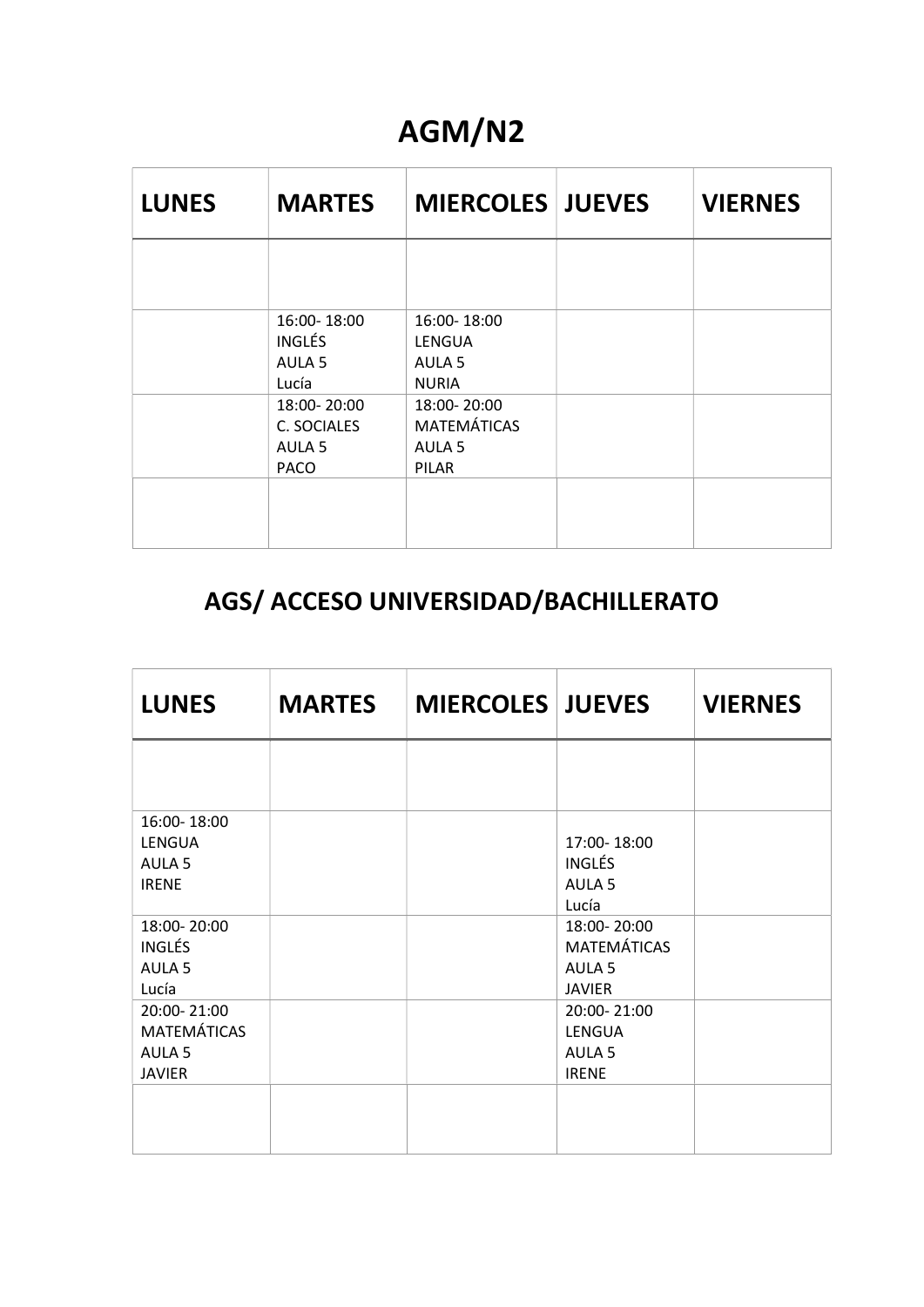## 1º/2º ESPA

### AULA 4 BIBLIOTECA

| <b>LUNES</b>       | <b>MARTES</b> | <b>MIERCOLES JUEVES</b> |               | <b>VIERNES</b> |
|--------------------|---------------|-------------------------|---------------|----------------|
|                    |               |                         |               |                |
| 16:00-18:00        | 16:00-18:00   | 16:00-18:00             | 16:00-18:00   |                |
| <b>MATEMÁTICAS</b> | LENGUA        | <b>MATEMÁTICAS</b>      | LENGUA        |                |
| <b>JAVIER</b>      | <b>IRENE</b>  | JAVIER                  | <b>IRENE</b>  |                |
| 18:00-20:00        | 18:00-21:00   | 18:00-20:00             | 18:00-21:00   |                |
| C. SOCIALES        | C. NATURALES  | C. SOCIALES             | <b>INGLÉS</b> |                |
| <b>IRENE</b>       | <b>JAVIER</b> | <b>IRENE</b>            | LUCÍA         |                |

## 3º/4º ESPA

#### AULA 1

| <b>LUNES</b>                                 | <b>MARTES</b>                               | <b>MIERCOLES JUEVES</b>                                                      |                                                    | <b>VIERNES</b> |
|----------------------------------------------|---------------------------------------------|------------------------------------------------------------------------------|----------------------------------------------------|----------------|
|                                              |                                             |                                                                              |                                                    |                |
| 16:00-18:00<br>C. SOCIALES<br><b>NINES</b>   | 16:00-18:00<br>MATEMÁTICAS<br><b>JAVIER</b> | 16:00-18:00 C.<br><b>SOCIALES</b><br><b>NINES</b><br>AULA <sub>2</sub>       | 16:00-18:00<br><b>MATEMÁTICAS</b><br><b>JAVIER</b> |                |
| 18:00-20:00<br><b>C. NATURALES</b><br>JAVIER | 18:00-20:00<br>LENGUA<br><b>IRENE</b>       | 18:00-19:00<br>C. NATURALES<br><b>JAVIER</b><br>19:00-21:00<br><b>INGLÉS</b> | 18:00-20:00<br>LENGUA<br><b>IRENE</b>              |                |
|                                              | 20:00-21:00<br><b>INGLÉS</b><br>LUCÍA       | LUCÍA                                                                        |                                                    |                |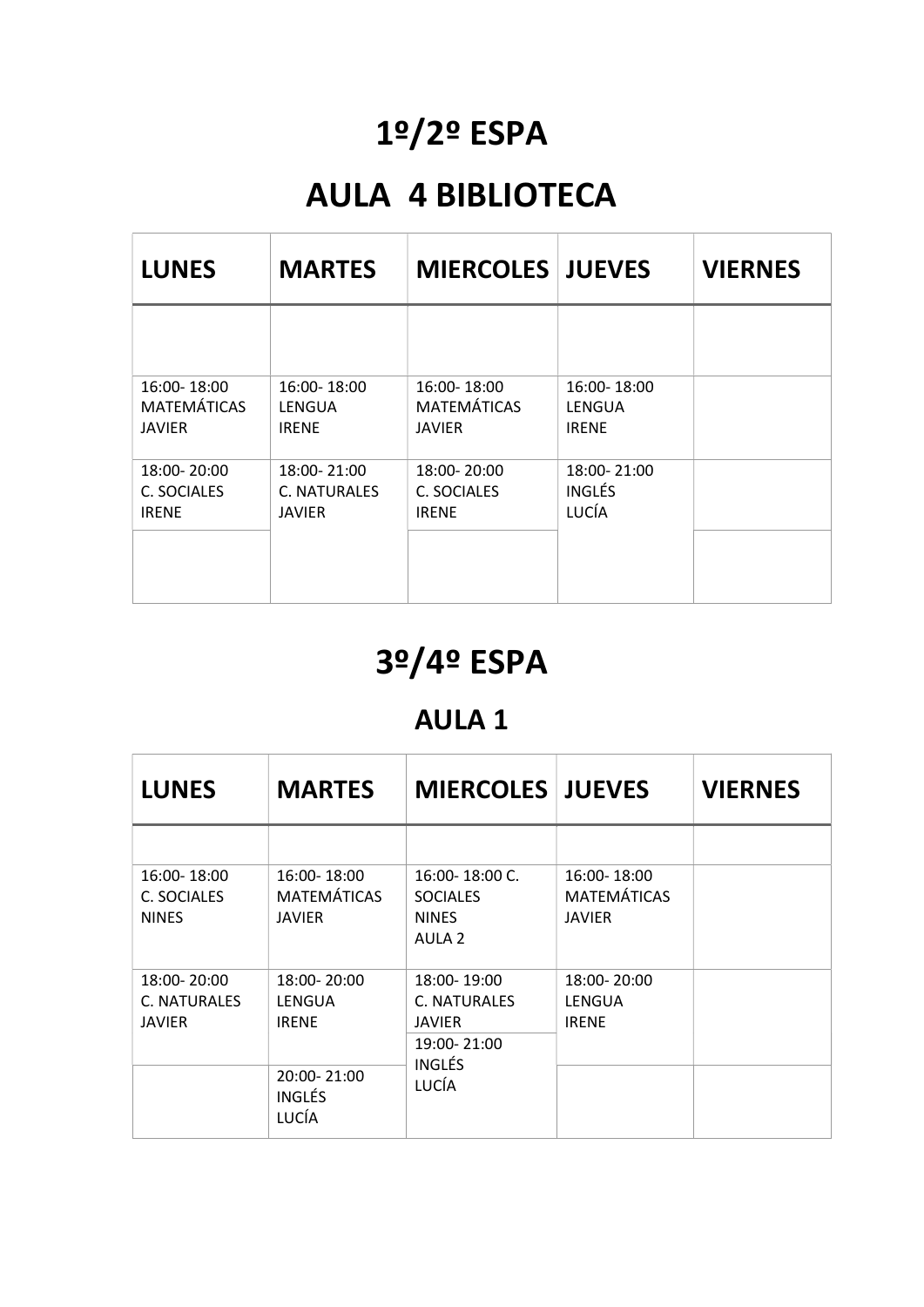## INGLÉS

| <b>LUNES</b>                                                                       | <b>MARTES</b>                                                 | <b>MIERCOLES JUEVES</b>                                                           |                                                                                | <b>VIERNES</b> |
|------------------------------------------------------------------------------------|---------------------------------------------------------------|-----------------------------------------------------------------------------------|--------------------------------------------------------------------------------|----------------|
|                                                                                    | 10:00-12:00<br><b>INGLÉS B1</b><br>AULA <sub>2</sub><br>LUCÍA | 10:00-12:00<br><b>INGLÉS</b><br><b>INICIACIÓN I</b><br>AULA 1<br><b>EVA</b>       |                                                                                |                |
|                                                                                    |                                                               |                                                                                   |                                                                                |                |
| 16:00-18:00<br>INGLÉS EN LA<br><b>MALETA</b><br>LUCÍA<br>AULA <sub>2</sub>         |                                                               | 16:00-18:00<br><b>INGLÉS</b><br><b>INICIACIÓN I</b><br>LUCÍA<br>AULA <sub>2</sub> | 16:00-17:00<br><b>DESTREZAS</b><br>ORALES INGLÉS<br>AULA <sub>5</sub><br>LUCÍA |                |
| 18:00-20:00<br><b>INGLÉS</b><br><b>NIVEL II</b><br><b>EVA</b><br>AULA <sub>2</sub> |                                                               |                                                                                   |                                                                                |                |
|                                                                                    |                                                               |                                                                                   |                                                                                |                |

| <b>LUNES</b>      | <b>MIERCOLES</b>    | <b>JUEVES</b>       |  |
|-------------------|---------------------|---------------------|--|
| 16:00-18:00       | 16:00-18:00         |                     |  |
| <b>INGLÉS</b>     | <b>INGLÉS EN LA</b> |                     |  |
| <b>BLANCA</b>     | MALETA/             |                     |  |
| <b>AULA</b>       | <b>INICIACIÓN</b>   |                     |  |
| <b>PUIGMORENO</b> | <b>CRISTINA</b>     |                     |  |
|                   | <b>AULA HPM</b>     |                     |  |
|                   |                     | 18:00-20:00         |  |
|                   |                     | <b>INGLÉS</b>       |  |
|                   |                     | <b>BLANCA</b>       |  |
|                   |                     | <b>AULA VALMUEL</b> |  |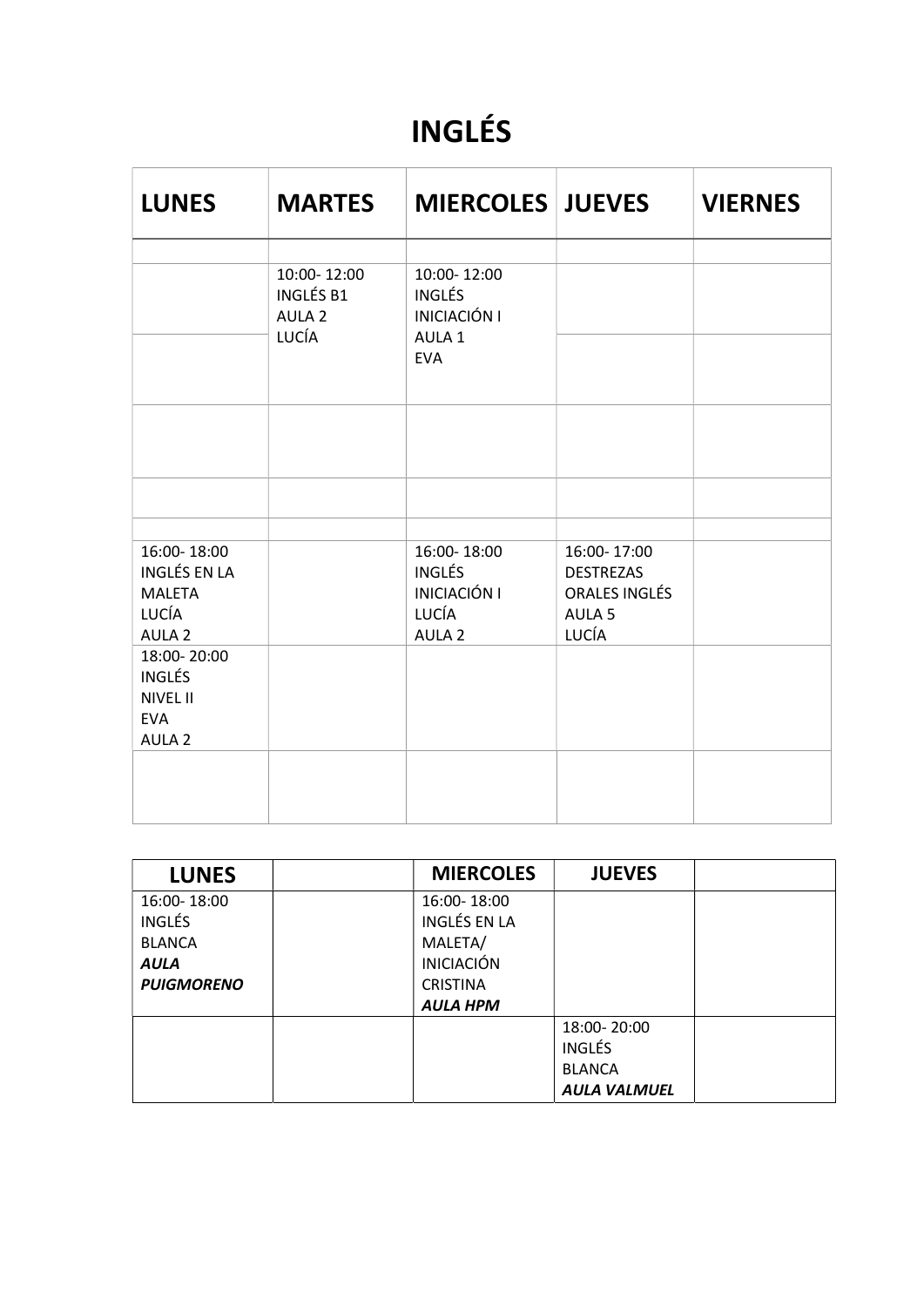## ESPAÑOL

| <b>LUNES</b>                                                            | <b>MARTES</b>                                                     | <b>MIERCOLES JUEVES</b>                                                 |                                                                   | <b>VIERNES</b> |
|-------------------------------------------------------------------------|-------------------------------------------------------------------|-------------------------------------------------------------------------|-------------------------------------------------------------------|----------------|
| $9:00 - 11:00$<br><b>ESPAÑOL B</b><br>AULA <sub>2</sub><br><b>NURIA</b> | $9:00 - 11:00$<br>ESPAÑOL D<br>AULA 1<br><b>IRENE</b>             | $9:00 - 11:00$<br><b>ESPAÑOL B</b><br>AULA <sub>2</sub><br><b>NURIA</b> |                                                                   |                |
| $9:00 - 11:00$<br><b>ESPAÑOL D</b><br><b>AULA1</b><br><b>IRENE</b>      |                                                                   |                                                                         |                                                                   |                |
| 11:00-12:00<br>ESPAÑOL A<br><b>PACO</b><br>AULA <sub>2</sub>            |                                                                   | 11:00-12:00<br>ESPAÑOL A<br>PACO<br>AULA <sub>2</sub>                   | 11:00-13:00<br>ESPAÑOL A<br>PILAR<br>AULA <sub>2</sub>            |                |
|                                                                         | 16:00-18:00<br><b>ESPAÑOL C</b><br><b>AULA IES</b><br><b>PACO</b> |                                                                         | 16:00-18:00<br><b>ESPAÑOL C</b><br><b>AULA IES</b><br><b>PACO</b> |                |
|                                                                         |                                                                   |                                                                         |                                                                   |                |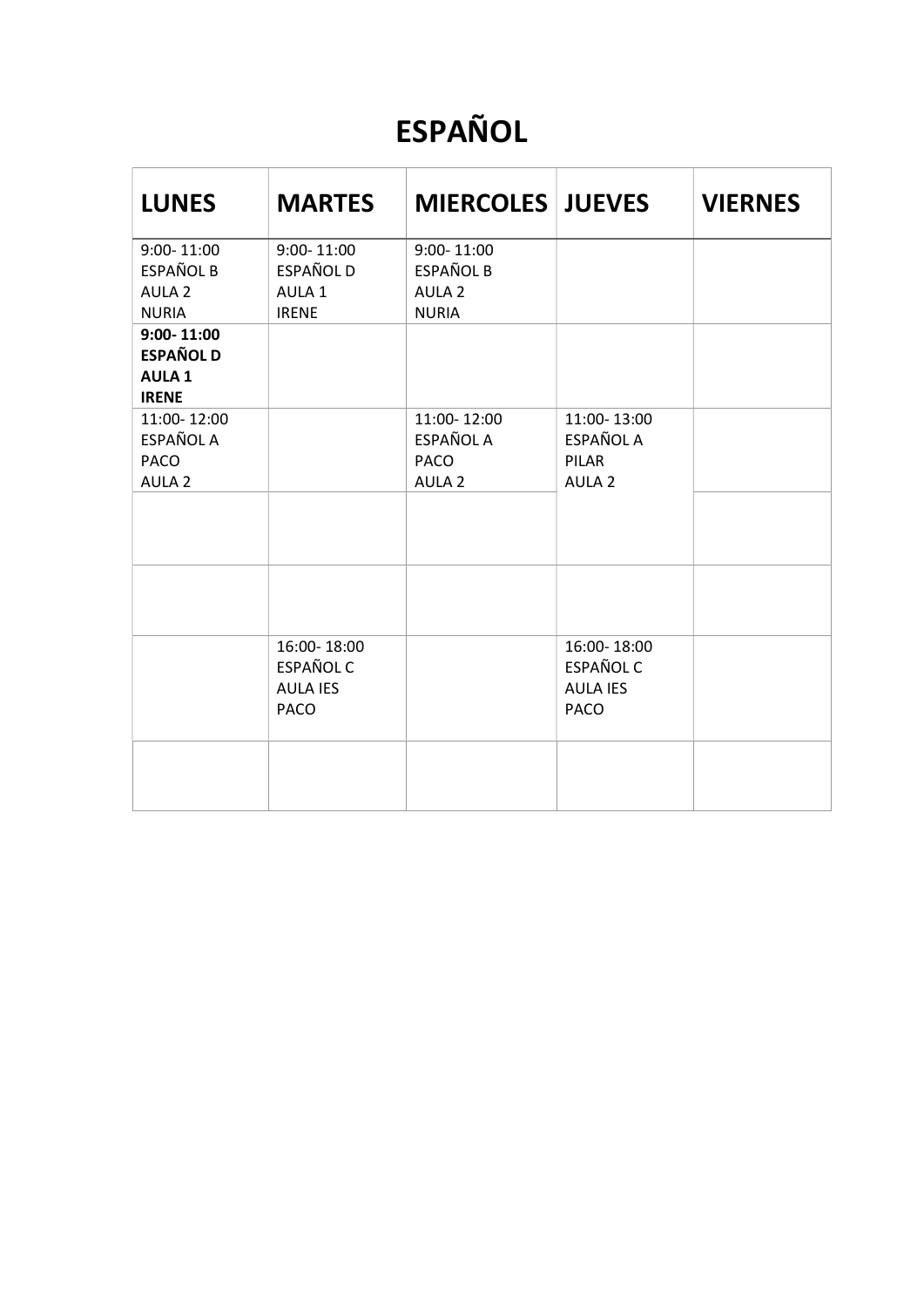# PEE EN AULAS CPEPA

| <b>MARTES</b>                                                                                          | <b>MIERCOLES</b>                                                                                     | <b>JUEVES</b>                                                                                  | <b>VIERNES</b> |
|--------------------------------------------------------------------------------------------------------|------------------------------------------------------------------------------------------------------|------------------------------------------------------------------------------------------------|----------------|
|                                                                                                        |                                                                                                      | 09:45-11:45<br><b>MEMORIA</b><br><b>BLANCA</b><br>AULA <sub>5</sub>                            |                |
| 11:00-12:00<br>Conocimientos<br>socioculturales<br>AULA 1<br><b>CRUZ</b>                               | <b>HERRAMIENTAS TIC</b><br><b>AULA</b><br><b>INFORMATICA</b><br><b>NOELIA</b>                        | <b>MEMORIA</b><br><b>CRUZ</b><br>AULA 1                                                        |                |
| 16:00-18:00<br><b>INFORMÁTICA</b><br><b>BÁSICA</b><br><b>AULA</b><br><b>INFORMATICA</b><br><b>CRUZ</b> |                                                                                                      | 16:00-17:30<br><b>MEMORIA</b><br><b>AULA DE</b><br>ERCAVICA*<br><b>CRUZ</b>                    |                |
|                                                                                                        |                                                                                                      | 17:30-19:00<br><b>MEMORIA</b><br><b>AULA DE</b><br>ERCAVICA*<br><b>CRUZ</b>                    |                |
| 18:00-20:00<br>CONOCE DÓNDE<br><b>VIVES</b><br>AULA <sub>2</sub><br><b>CRISTINA</b>                    | 18:00-20:00<br><b>LECTURA Y</b><br><b>ESCRITURA</b><br>CREATIVA<br>AULA <sub>2</sub><br><b>NURIA</b> | 17:00-19:00<br><b>MATEMÁTICAS</b><br>EN LA VIDA<br><b>DIARIA</b><br>AULA <sub>2</sub><br>PILAR |                |
| 18:00-19:00<br><b>CCSE</b><br><b>AULA</b><br><b>INFORMÁTICA</b><br><b>CRUZ</b>                         |                                                                                                      |                                                                                                |                |
|                                                                                                        |                                                                                                      | 10:00-12:00                                                                                    | 10:00-12:00    |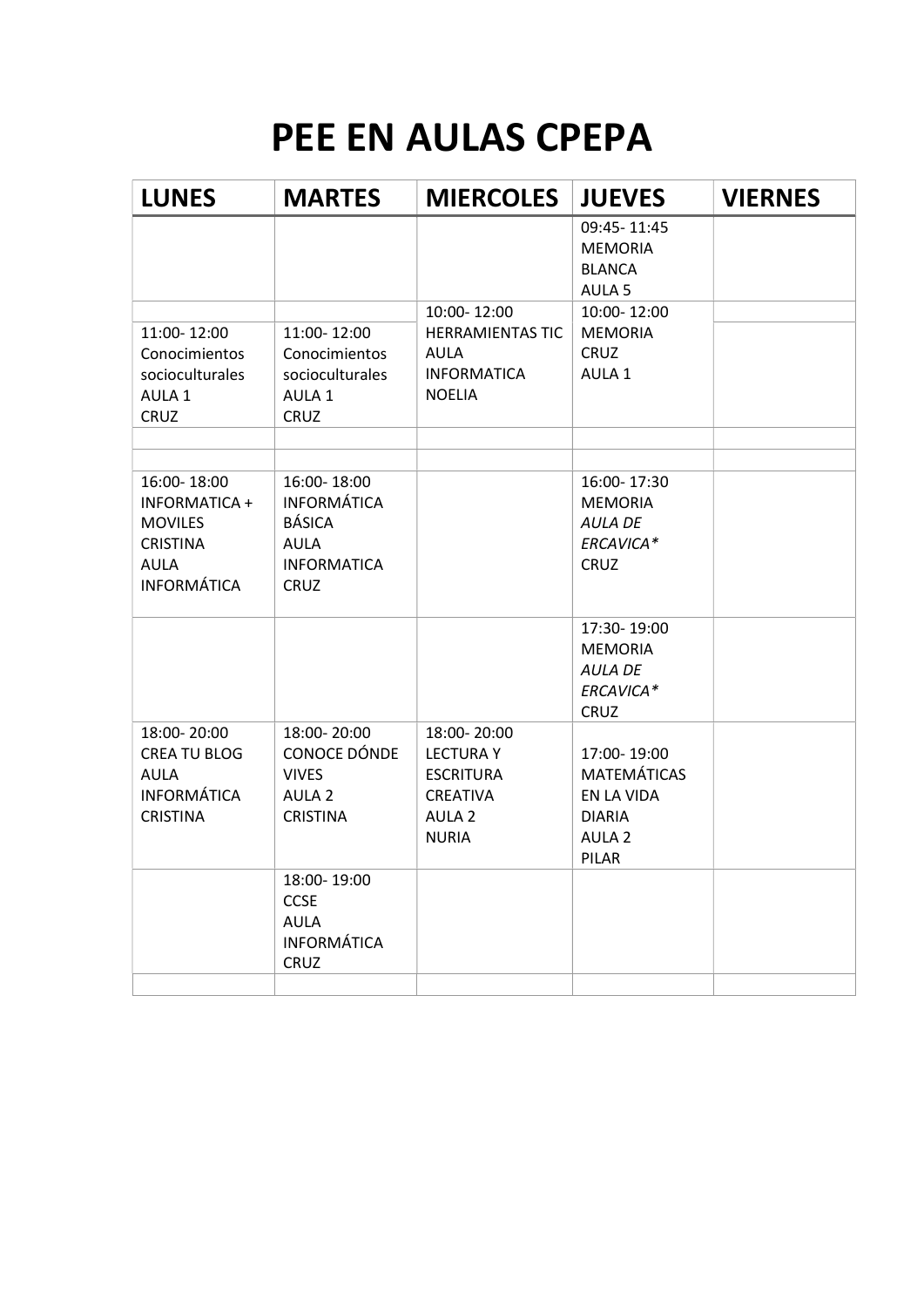#### PEE EN AULA DE EL HOGAR DE LAS PERSONAS MAYORES DE ALCAÑIZ

| <b>LUNES</b>                                     | <b>MARTES</b>                                                         | <b>MIERCOLES JUEVES</b>                                                |                                                                      | <b>VIERNES</b> |
|--------------------------------------------------|-----------------------------------------------------------------------|------------------------------------------------------------------------|----------------------------------------------------------------------|----------------|
| 9:30-10:45<br><b>TALLER DE</b><br><b>MEMORIA</b> |                                                                       |                                                                        | 9:30-11:30<br>USO DE MÓVILES<br><b>CRISTINA</b>                      |                |
| M. CRUZ                                          |                                                                       |                                                                        |                                                                      |                |
|                                                  |                                                                       |                                                                        |                                                                      |                |
|                                                  |                                                                       |                                                                        |                                                                      |                |
|                                                  | 16:00-18:00<br><b>HISTORIA DE</b><br><b>ARAGÓN</b><br><b>CRISTINA</b> | 16:00-18:00<br><b>INGLÉS EN LA</b><br><b>MALETA</b><br><b>CRISTINA</b> | 16:00-18:00<br><b>TALLER DE</b><br><b>MEMORIA</b><br><b>CRISTINA</b> |                |
|                                                  |                                                                       | 18:00-20:00<br><b>HISTORIA DE</b><br><b>ARAGÓN</b><br><b>CRISTINA</b>  | 18:00-20:00<br><b>USO DE MÓVILES</b><br><b>CRISTINA</b>              |                |
|                                                  |                                                                       |                                                                        |                                                                      |                |